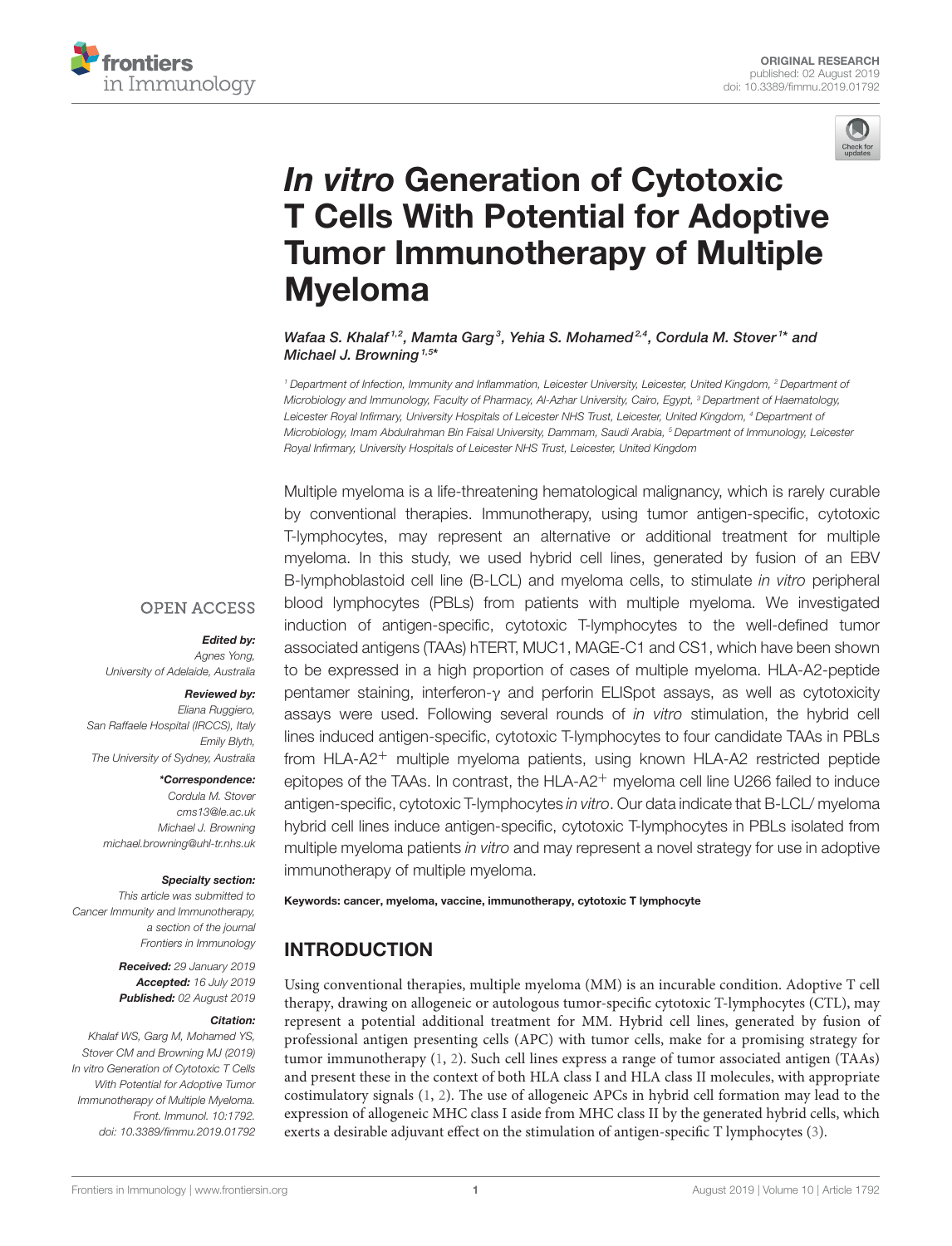The EBV B-lymphoblastoid cell line, HMy2, represents an appropriate APC partner for the generation of hybrid cell lines for use in tumor immunotherapy, in that it expresses HLA class I and class II, and the T cell co-stimulatory molecules, CD80 and CD86 (4, 5). We have shown that HMy2 cells grow continuously in cell culture, are sensitive to hypoxanthine-aminopterinthymidine (HAT) and resistant to ouabain, allowing for double chemical selection of the hybrid cells after fusion (6–8). HMy2 can therefore be used as a substitute for dendritic cells (DC) as APC partner in hybrid cell formation (1, 9). The use of DC hybrid cells in treatment of various hematological and solid tumors has been successful but their clinical use is hampered, as we have outlined (10, 11): DC hybrids show low ability for replication, are short lived, the number of DCs in blood is low, and protocols to generate DC for immunotherapy are labor-intensive. A major concern of self-peptide(s) pulsed DCs is the presence of tolerance against the self-peptide(s), as they have already been presented to the immune system during disease progression. The hybrid cell lines we have generated by fusion of HMy2 and both solid and hematological tumor cells multiplied continuously in tissue culture, expressed high levels of surface molecules typical of APCs, and expressed a range of immunogenic TAAs (6–8, 10, 11). They induced T cell proliferation in mixed lymphocyte reactions in vitro, which we showed was dependent on the expression of the costimulatory molecules CD80 and CD86. The effector T cells induced by the hybrid cell lines recognized and killed the parent tumor cells in <sup>51</sup>Cr release cytotoxicity assays (6–8). Importantly, peripheral blood lymphocytes (PBLs) isolated from healthy HLA- $A2^+$  individuals and stimulated *in vitro* using the hybrid cell lines, generated CTLs with antigen specificity for several TAAs, including NY-ESO-1, survivin, MAGE-A1, and WT-1 (10, 11).

The present study aimed to progress our previous work (1, 6– 8, 10, 11) and investigate the ability of hybrid cell lines, produced by fusion of HMy2 cells and myeloma cells, to induce HLA-A2 restricted tumor antigen-specific cytotoxic T cells (ASCTL) in vitro, in PBLs from patients with multiple myeloma.

# MATERIALS AND METHODS

### The Cell Lines

HMy2 (an EBV-transformed B-LCL (8); a gift from Professor Alan Rickinson, University of Birmingham, UK) were used as APC fusion partner. The hybrid cell lines HRC and HU266 were generated by fusion of HMy2 with myeloma cells derived from patient RC, and the myeloma cell line U266, respectively. The generation of myeloma hybrid cells lines by fusion with HMy2 has been described previously (7). Briefly, HMy2 and myeloma cells were mixed 1:1, spun, and the cell pellet was treated with 1 ml 50% (w/v) polyethylene glycol / dimethyl sulphoxide (Sigma-Aldrich, UK) at 37◦C for 1 min to induce cell fusion. The cells were then washed, resuspended in RPMI 1640 with 20% (v/v) fetal calf serum and cultured in a humidified atmosphere at  $37^{\circ}$ C, 5% CO<sub>2</sub>. After 24 h incubation, selection medium containing HAT and ouabain was added to select for hybrid formation and growth. Fusion efficiency was not formally assessed; however, the protocol has reproducibly resulted in the generation of selection resistant cell lines, and the emerging cell lines were subjected to phenotypic and genetic analysis to confirm their hybrid nature as described (7). HMy2, the hybrid cell lines HRC and HU266, and U266 (myeloma cell line; ECACC cat no 85051003) were used as stimulators of T cell responses in vitro. T2 cells (12) (a gift from Professor Robert Rees, University of Nottingham, UK) were used as target cells, after pulsing with the cognate TAA-derived peptides, in antigen specific IFNγ and perforin release assays, and cytotoxicity assays. K562 (a gift from Professor Sir Andrew McMichael, University of Oxford, UK), due to their lack of MHC class I expression, were used as target for assessment of NK cell activity in the cultures (13).

# Patient-Derived Primary T Cells

Samples of peripheral blood were obtained from 9 patients with MM (**Supplementary Table 1**). Five of the patients were HLA-A2<sup>+</sup>, and four were HLA-A2<sup>-</sup>. Peripheral blood mononuclear cells (PBMCs) were separated from the blood samples using Ficoll Paque Plus (GE Healthcare, UK).

# Phenotypic Characterization

Phenotypic characterization of the hybrid cell lines, HMy2 and U266 was carried out at least twice using direct immunofluorescent staining with FITC or PE labeled anti-HLA class I, CD80, CD138 (Beckman Coulter, UK), HLA-A2, CD86, CD19 (BD Pharmingen, UK) and HLA class II (DAKO, UK) monoclonal antibodies. Fluorescently conjugated isotype control antibodies were used as negative controls. The analysis was done using FACS Canto flow cytometer (Becton Dickinson, UK), and data were analyzed using FACS Diva software (Becton Dickinson, UK).

# Detection of TAA Proteins

### Detection of CS1, MUC1, and h TERT Proteins by Flow Cytometric Analysis

CS1 surface expression was determined by flow cytometric analysis after staining cells, adjusted to  $1 \times 10^6$  cells/ ml, with 10 µl of PE-labeled anti-CS1 monoclonal antibody (mAb) or isotype control mAb (Abcam, UK).

MUC1 protein expression was assessed by indirect staining with 10 µl of anti-MUC1 mouse monoclonal antibody (anti-CD227; Insight Biotechnology Ltd; or isotype control mAb), followed by 10 µl of the PE-labeled anti-mouse IgG secondary antibody (Sigma Aldrich, UK) at the recommended dilution (1:500).

To detect intracellular human telomerase reverse transcriptase antigen (h TERT), cells were permeabilized using Fix and Perm kit (Life Technology, UK), then stained with 10  $\mu$ l of FITClabeled anti-h TERT antibody (Bioss, UK; bs-1411R) or its IgG isotype control (Bioss bs-0295P).

**Abbreviations:** APC, antigen presenting cells; ASCTL, antigen-specific, cytotoxic T-lymphocytes; B-LCL, B-lymphoblastoid cell line; CTL, cytotoxic T-lymphocytes; EBV, Epstein Barr virus; GMP, good manufacturing practice; MM, multiple myeloma; PBLs, peripheral blood lymphocytes; TAA, tumor associated antigen.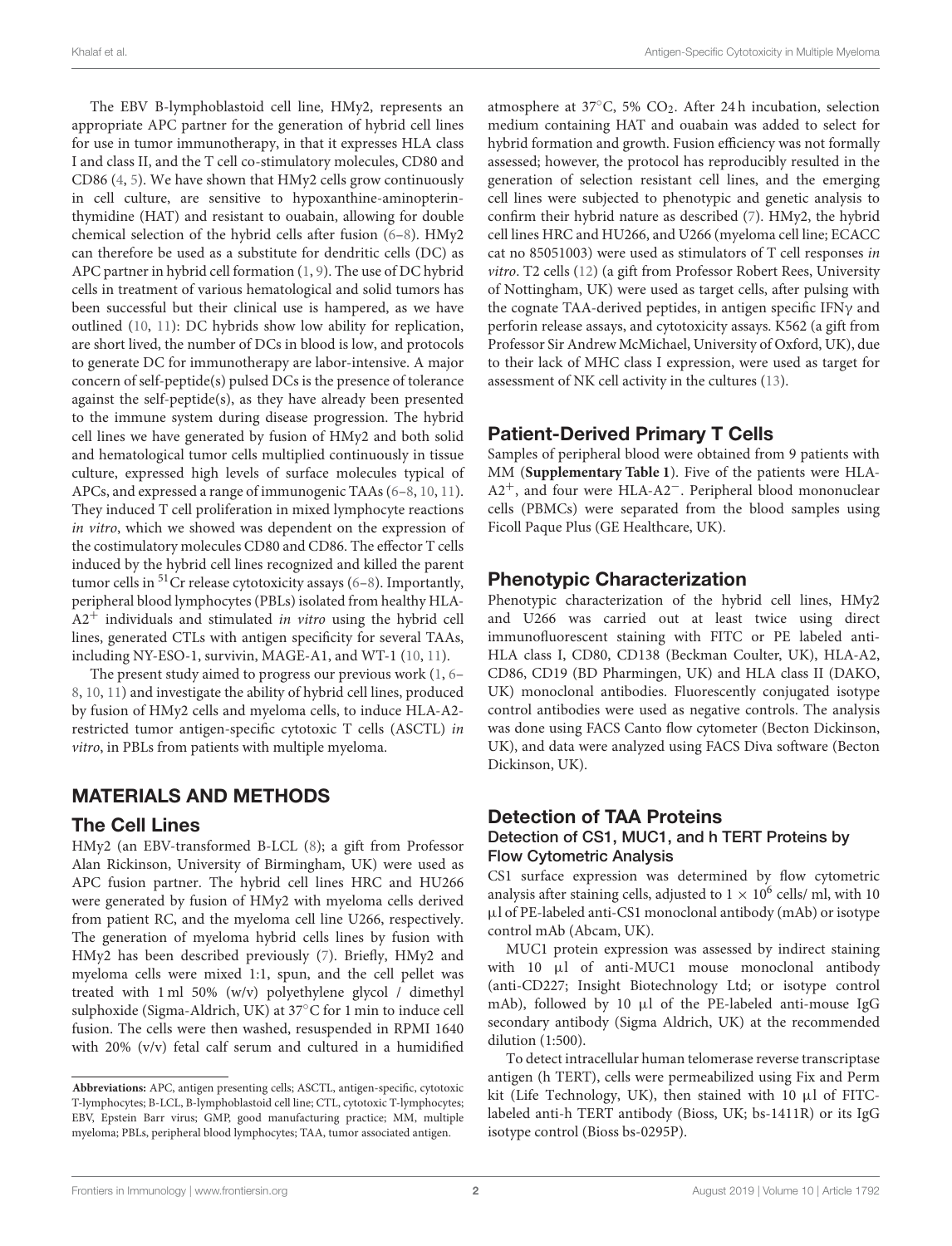### Western Blotting for Detection of MAGE-C1

Total cell proteins were extracted by lysis of  $1 \times 10^6$  cells in 200 µl 2X lysis buffer (Sigma Aldrich, UK). Protein lysates were separated on 8% polyacrylamide gels (SDS-PAGE) and electro-transferred to polyvinylidene difluoride (PVDF) membranes (Sigma Aldrich, UK). The membrane was blocked and incubated overnight at 4◦C with rabbit anti-MAGE-C1 polyclonal antibody (Fisher Scientific, UK) at a dilution of 1: 1,000. After washing, the membrane was incubated with swine anti-rabbit immunoglobulin-HRP (DAKO, Denmark) for 1h at room temperature. Finally, the membrane was washed and developed using an enhanced chemiluminescence (ECL) detection system, then visualized using autoradiography films.

# In vitro Induction of Long-Term Activated Tumor Antigen-Specific Cytotoxic T Cell Cultures by the Hybrid Cell Lines

Long-term activated T cell cultures were produced by coculturing PBMCs isolated from patients with MM together with stimulator cell lines for several successive, weekly rounds of stimulation. The stimulator cell lines were treated with 50µg/ml Mitomycin-C (Sigma, UK). Cells were maintained in the presence of 1 ng/ml rhIL-7 (BD Bioscience, UK), 300 U/ml rhIL-2 (Prospec, Protein-Specialists) and 10 ng/ml rhIL-15 (Prospec, Protein-Specialists) in 6-well plates, and all cultures were stimulated weekly for 4–10 weeks, at a ratio of 2 responder cells: 1 stimulator cell.

A representative example of one experiment of numbers of PBMCs that were plated, and in the 1st, 2nd, 3<sup>rd</sup>, and 4th stimulation is shown in **Supplementary Table 2**. We examined the presence of antigen specific response in the culture in the third week according to the previously published protocol (11), and then again in the 4th week. Because we observed an increase in percentage of the antigen specific response in the fourth week rather than the 3rd week, and a reasonable number of stimulated CTLs was needed for further peptide-specificity and functional activity evaluation for four different peptides, a 4-week stimulation protocol was used for this work.

### MHC Class I Pentamer Staining

Recognition and estimation of tumor antigen-specific CTLs were carried out by flow cytometric analysis of long-term activated T cells stained with FITC-labeled anti-CD8 and R-PE-labeled Pro5 MHC class I pentamers incorporating different HLA-A2 binding peptides derived from the TAAs of interest (Proimmune Limited, UK). The relevant peptide sequences were: MUC1 (12– 20; LLLLTVLTV), hTERT (540–548; ILAKFLHWL), MAGE-C1 (959–968; ILFGISLREV), CS1 (239–247; SLFVLGLFL), and a negative control peptide derived from West Nile Fever virus (WNF, 294–302; LGMSNRDFL).

### Tumor Antigen-Specific Perforin and IFNγ ELISpot Assays

To determine the antigen specific activity of the ASCTL produced in the long-term stimulated cultures, HLA-A2 restricted TAA peptide-pulsed T2 cells were used as stimulator cells in IFNγ and perforin ELISpot assays. Plates were coated with the primary antibody 18 h prior to incubation of cells, and the percentage of peptide-specific cytotoxic T cells in the cultures was determined using IFNγ and perforin ELISpot kits (Mabtech AB, Sweden). The length of culture for this study was optimized to 3 and 5 days, respectively. Peptides used to pulse T2 cells were the same as were incorporated in the MHC class I pentamers.

### DELFIA EuTDA Cytotoxicity Assays

Antigen-specific cytotoxic activity of the produced CTL was determined using (non-radioactive)  $DELFIA^{(8)}$  EuTDA Cytotoxicity Reagents (PerkinElmer Inc., UK), according to the manufacturer's instructions, using peptide pulsed T2 cells as target cells, and over a range of effector cell: target cell ratios. Peptides used to pulse T2 cells were the same as were incorporated in the MHC class I pentamers. After incubation for 2 h, the released fluorescence was measured in a time-resolved fluorimeter (Horiba, UK), and the percentage specific release was calculated.

# Statistical Analysis

The statistical significance of differences of pentamer staining data was analyzed by one-way ANOVA, and the ELISpot and cytotoxicity data were analyzed by two-way ANOVA, using GraphPad Prism 7 software (GraphPad Software, San Diego, CA, USA). A statistically significant difference between parameters was considered when  $p$ -value was <0.05.

# RESULTS

# Phenotypic Characterization of the Hybrid Cell Lines, HMy2, and U266

Flow cytometric analysis of the expression the costimulatory molecules CD80 and CD86, lineage-specific markers CD19 and CD138, and HLA class I, class II, and HLA-A2 by the hybrid cell lines HRC and HU266, HMy2, and U266 are shown in **Figure 1A**. All cell lines reproducibly expressed HLA class I and HLA-A2, although at different levels. Both the APC parent (HMy2) and the hybrid cell lines expressed CD80, CD86, and HLA class II, though they were consistently absent in the myeloma cell line U266. In addition, both the hybrid cell lines and HMy2 expressed all candidate cell surface markers at a higher level than the myeloma cell line U266, with the exception of the plasma cell marker CD138 (**Figure 1A**). Representative histograms showing expression of CD86 by HMy2, HU266, and U266 cells are shown in **Figure 1B**.

The potential use of the hybrid cell lines as immunogens for induction of antigen specific immune response in tumor immunotherapy is determined not only by the APC-derived phenotype, but also by the expression and effective presentation of the TAAs in the context of MHC molecules. We therefore investigated the protein expression of the TAAs MUC1, hTERT, CS1, and MAGE-C1 for the hybrid cell lines, HMy2 and U266. Both hybrid cell lines expressed MUC1, hTERT, CS1, and MAGE-C1 at significantly higher levels than was seen in normal PBMCs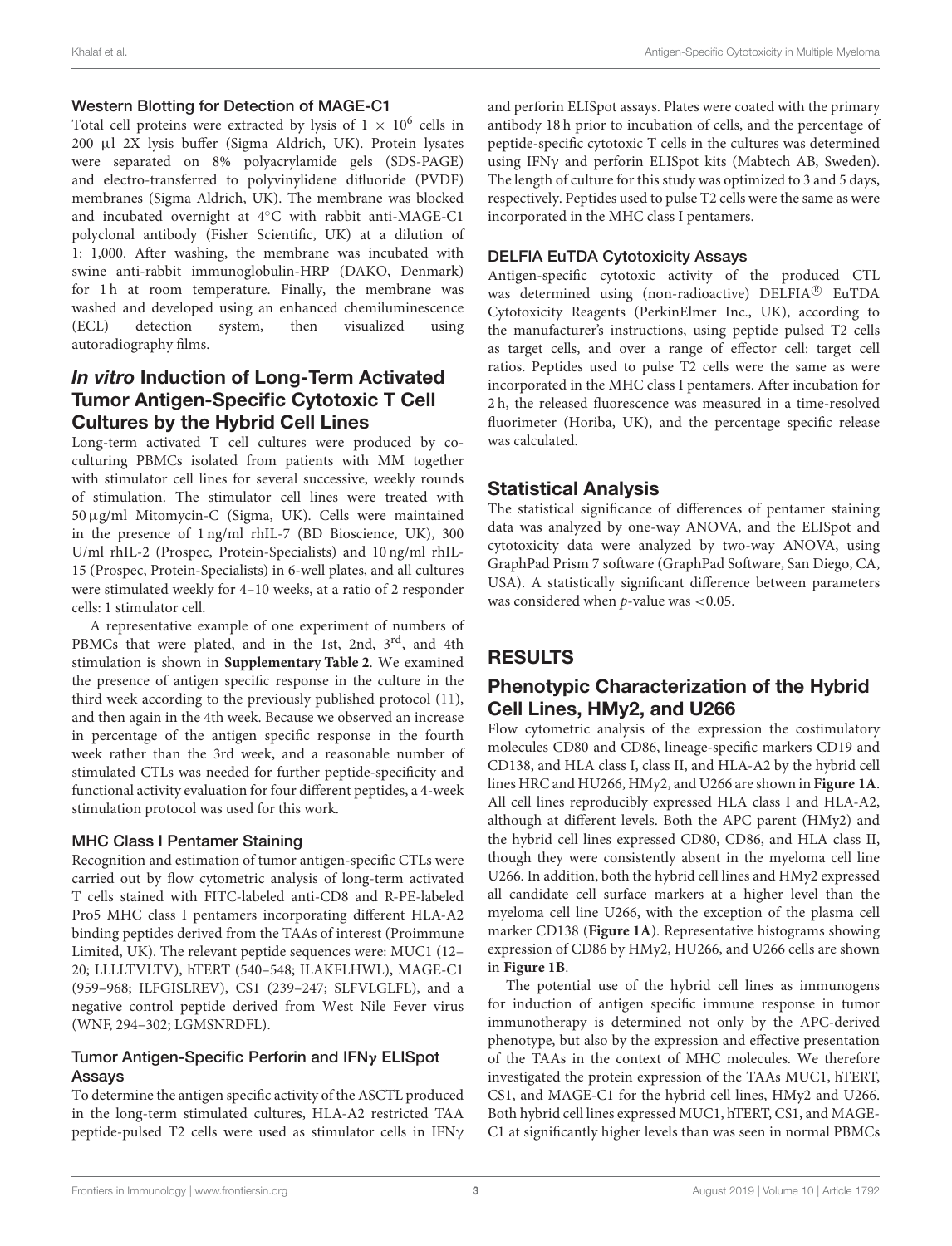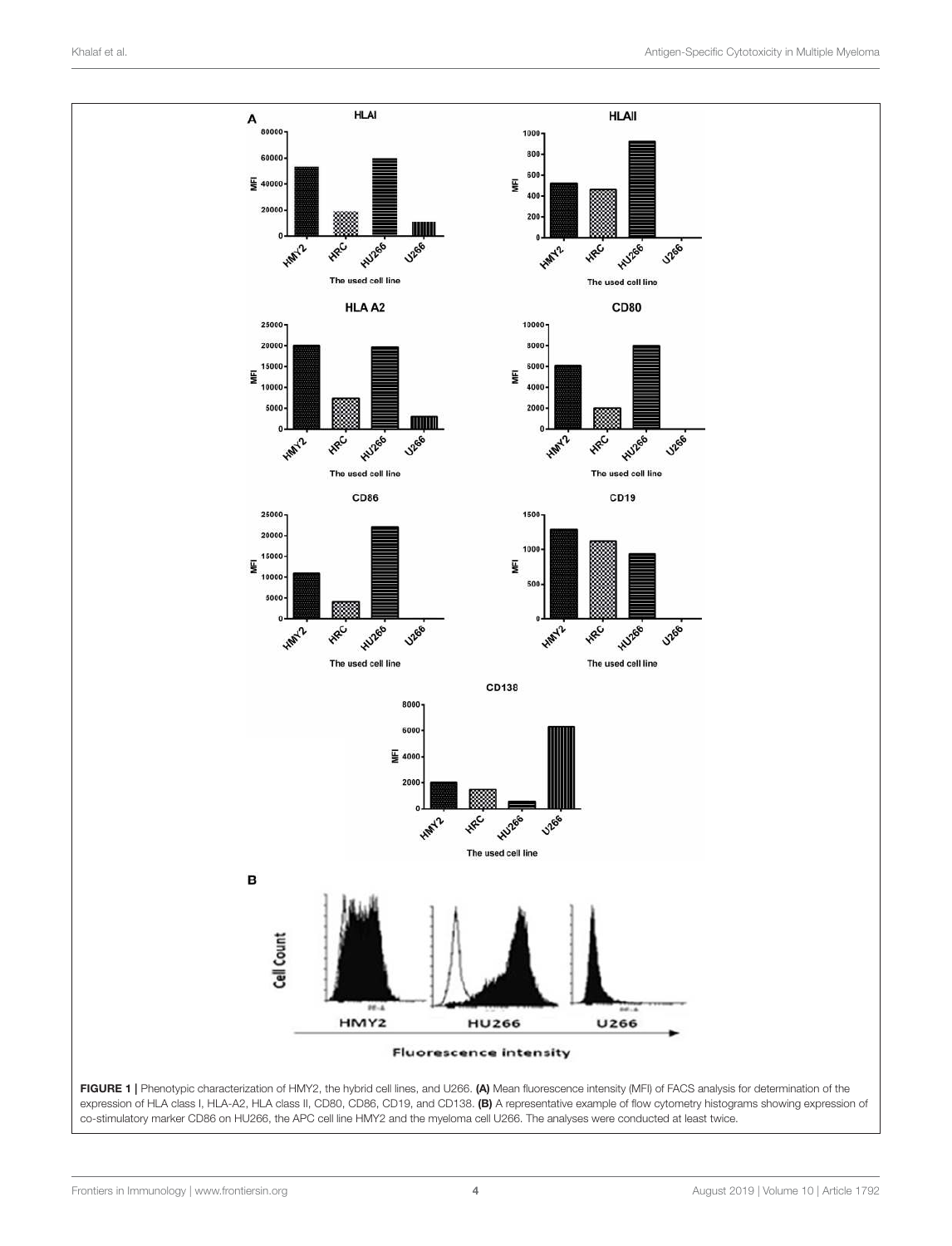

(used as a negative control) (**Figure 2**). HMy2 and U266 also expressed the TAAs at higher levels than PBMCs.

These results indicated that the hybrid cell lines preserved the phenotypic characteristics of their parent APC and expressed all four candidate TAAs at the protein level.

# Induction of Antigen-Specific CTL in PBMCs of MM Patients

#### HLA-A2-Peptide Pentamer Analysis

The specificities of the induced antigen specific CTL were investigated by staining with FITC-labeled anti-CD8 and PElabeled HLA-A2-peptide pentamers specific for hTERT, MUC1, MAGE-C1, and CS1, followed by flow cytometric analysis. Three sets of negative controls were used in the experiments to exclude the occurrence of non-specific recognition due to the remaining T cell population: The first one was an irrelevant peptide antigen, West Nile Fever virus peptide (WNF), to ensure the antigenspecific nature of the induced T cell responses. The second negative control was using stimulated PBMCs from HLA-A2<sup>−</sup> MM patients, as a negative control for the HLA- $A2^+$  restricted responses. The third negative control was unstimulated PBMCs from the HLA- $A2^+$  MM patients, in parallel with the stimulated T lymphocytes from the same individuals. These PBMCs were also used as a baseline, to indicate successful induction of the antigen specific T lymphocyte in the stimulated cultures.

As shown in **Figure 3**, both hybrid cell lines (HU266 and HRC) induced significantly higher levels of MUC1, hTERT, CS1, and MAGE C1 specific CD8<sup>+</sup> T cells, compared with both U266 and the unstimulated PBMCs. HRC hybrid cell line produced the highest responses (significantly higher than HMy2 for each of the antigens investigated), whilst HU266 induced significantly higher pentamer-positive CS1-specific cells than HMy2 cells. HMy2 induced a greater response to each of the antigens compared with unstimulated PBMCs, but only induced a higher response than U266 for CS1. U266 failed to induce a significant increase in any of the candidate antigen specific  $CD8<sup>+</sup>$  T cells, compared with unstimulated PBMCs. There was no significant elevation for any of the negative control parameters compared with the unstimulated PBMCs (**Figure 3** and **Supplementary Figure 1**). The small percentage of pentamer positivity in PBMCs isolated from HLA-A2 negative patients may be due to mismatched HLA. However, there was no significant elevation of HLA-A2 restricted antigen specific  $CD8<sup>+</sup>$  T cell percentages compared with that of the background of the unstimulated PBMCs for those patients.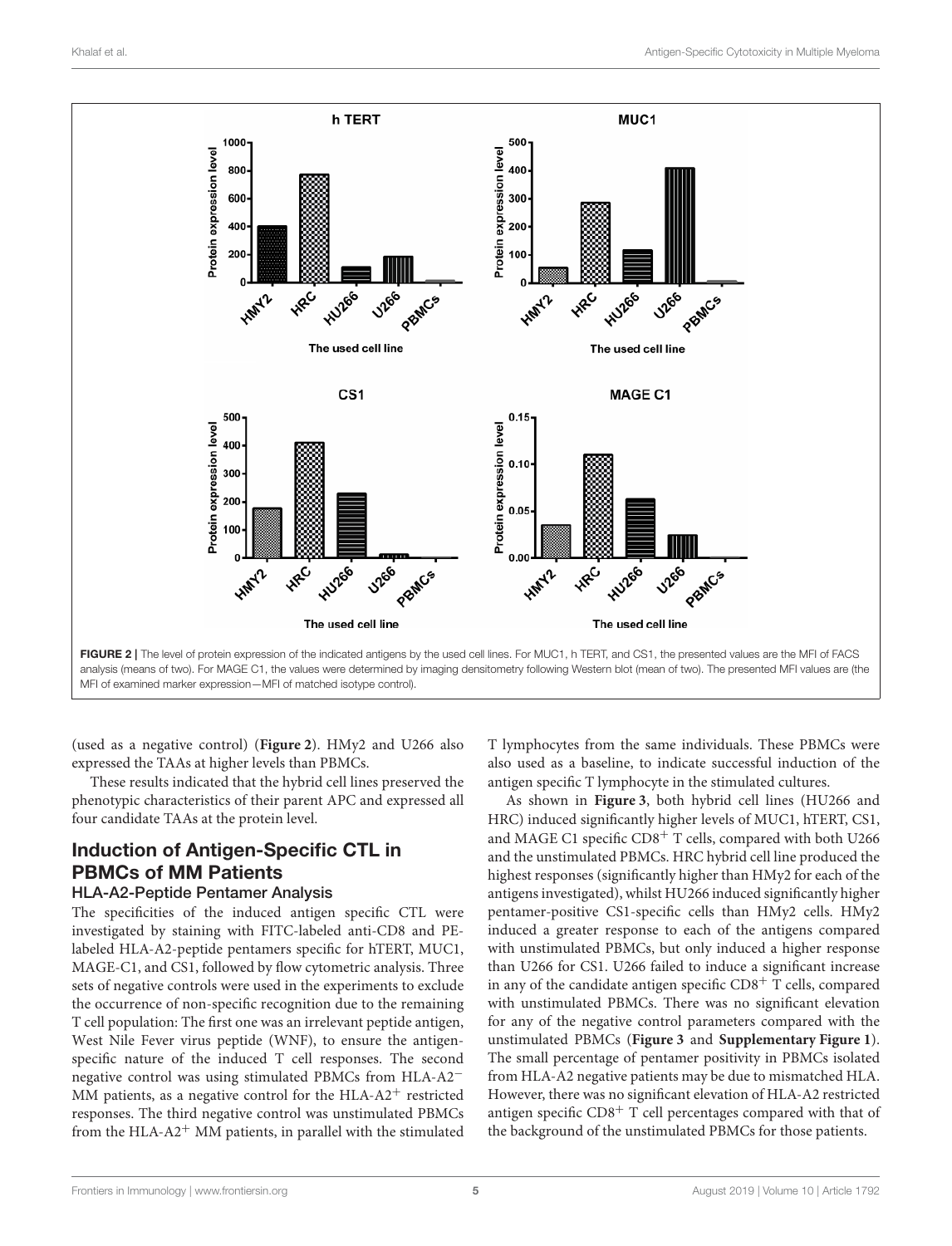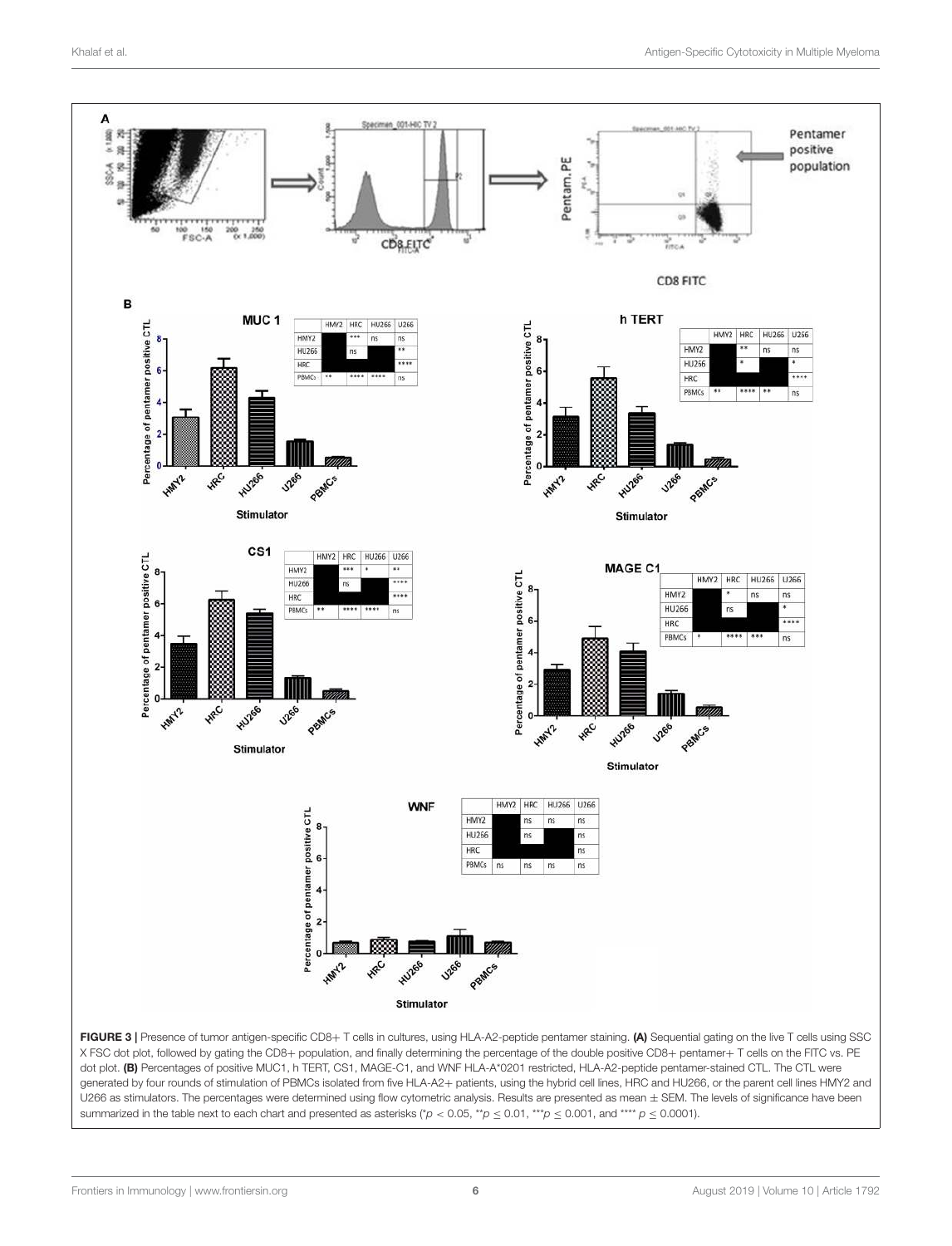# Detection of Antigen Specific CTLs Using IFN<sub>γ</sub> and Perforin ELISPOT Assays and Cytotoxicity Assays

Following the detection of antigen specific  $CD8<sup>+</sup>$  T lymphocytes in the long-term stimulated cultures, we wanted to estimate their functional activity using IFNγ and perforin ELIspot, and cytotoxicity assays. IFNγ and perforin releasing responses of the stimulated T lymphocytes in ELIspot assays are shown in **Figures 4**, **5**. T2 cells, pulsed with the same TAA-derived peptides as were used in the HLA-A2-peptide pentamers, were used as stimulators in the ELIspot assays. An irrelevant peptide (WNF peptide) was used as a negative control. Additional negative controls were K562 (to examine NK cells activation) stimulated T cells without further stimulation during the ELISpot assay (to assess the background response), and cultured, stimulated PBMCs from HLA-A2<sup>−</sup> MM patients. The hybrid cell lines (HU266 and HRC) stimulated significant elevation of IFNγ and perforin releasing cells in response to restimulation with MUC1, CS1, hTERT, and MAGE C1 derived peptide-pulsed T2 cell line, compared with cultured PBMCs without further re-stimulation, the parent myeloma cell line U266, and their parent APC cell line, HMY2 (except for MAGE C1 specific IFNγ releasing response). There was no statistically significant difference in this response between HMy2 and U266 simulated cultures at most of the ratios used. HRC induced cultures showed the highest IFNγ and perforin releasing response, followed by HU266 and HMY2. The parent myeloma cell line, U266, showed the lowest IFN $\gamma$  and perforin releasing responses in stimulated cultures. No significant activity was seen against the irrelevant antigen (WNF peptide) or K562 cells (**Figures 4**, **5**) or using stimulated cultures of PBMC from HLA-A2<sup>−</sup> MM patients (**Supplementary Figure 2**). In one HLA-A2<sup>−</sup> patient sample, some IFNγ releasing response was observed in the IFNγ ELISpot assays, in response to the tumor antigenic peptides, but not to WNF peptide. Absence of this response to WNF pulsed T2 cells suggested a lack of allogeneic (mismatched HLA) response to T2 cells. In addition, absence of HLA-A2 expression in this patient suggested that the response observed was an allogeneic response to HLA-A2, rather than an antigen-specific HLA-A2 restricted response (**Supplementary Figure 3**). One possible explanation for the IFNγ ELISpot results was that the presence of some antigenic peptides stabilized the HLA-A2 molecule on the surface of T2 cells more effectively than others, which may lead to upregulation of HLA-A2 expression at the cell surface, and induction of an HLA-A2- specific allogeneic response. To pursue this further, we examined the actual stability of HLA-A2 expression of the T2 cell line after pulsing with all the candidate peptides, using the flowcytometric analysis. Unpulsed T2 cells were used as a negative control. The results showed that MUC1 and h TERT derived peptides caused the highest level of HLA-A2 stabilization, followed by CS1 and MAGEC1, whilst WNF virus derived peptide caused lowest HLA-A2 stabilization level. Moreover, Syfpeithi score software (www.syfpeithi.de) was used to estimate the binding avidity of each HLA-A2 loaded peptide of the used MM antigen derived peptides and WNF derived peptide. The results indicated that the TAA have a relatively high binding avidity for HLA-A2, compared with WNF virus peptide by both level of HLA-A2 expression and Syfpeithi score. The predicted HLA-A2 binding avidity of MUC1 was the highest followed by h TERT, CS1, MAGEC1, and WNF in descending order. Accordingly, these data suggest that the increase of HLA-A2 stability caused by the TAA peptide could lead to some HLA-A2 specific allogeneic response in these particular cultures, using PBMCs from the HLA-A2<sup>−</sup> myeloma patients.

Regarding the T cell-mediated cytotoxicity assays, HRC and HU266 induced cultures showed the highest cytotoxic responses against the candidate antigens (peptide-pulsed T2 cells compared with unpulsed T2 cells) (**Figure 6**). HMy2 also induced antigenspecific cytotoxicity in most of the assays, but to a lesser extent than the hybrid cell lines. In contrast, U266 failed to induce specific cytotoxic responses to any of the antigens, compared with unstimulated PBMCs from the same individuals. No significant activity was seen against the irrelevant antigen (WNF peptide) or K562 cells in any of the cultures (**Figure 6**) or using stimulated cultures of PBMC from HLA-A2<sup>−</sup> MM patients (**Supplementary Figure 4**).

# **DISCUSSION**

In this paper, we have shown that in vitro co-culture of PBMCs (isolated from patients with myeloma) with hybrid cell lines (generated by fusion of the APC cell line HMy2 with myeloma tumor cells) resulted in the induction and expansion of tumor antigen-specific T cells with cytotoxic and IFN-γreleasing activity against a range of relevant TAAs expressed by myeloma cells (MUC1, hTERT, CS1, MAGE C1). Such antigen-specific T cells, if produced to GMP standards, could have potential for use in adoptive cellular immunotherapy of multiple myeloma. The use of T cells in tumor immunotherapy has long been of interest, based on their high degree of tumor specificity, ability to expand clonally to high numbers, potential for memory, and trafficking properties (14). The potential use of immunotherapy for multiple myeloma, however, must be considered in the context of an immunosuppressive bone marrow microenvironment that promotes myeloma cell survival and progressive immune dysregulation (15). Some authors have reported unresponsiveness of T cells isolated from MM patients to tumor cells (16, 17). Our data indicate that this unresponsiveness can be overcome, and support other reports, which have shown enhanced cytotoxic responses of T cells to myeloma tumor cells in vivo following tumor antigen vaccination, or ex vivo activation of myeloma-specific T lymphocytes (18–20).

Adoptive cellular immunotherapy, using autologous or allogeneic antigen specific CTL, has been shown to be of clinical benefit in the treatment of patients with various hematological malignancies, including multiple myeloma (21–24). MM is an ideal target disease for trials of treatment using adoptive T cell immunotherapy, for several reasons. MM has been considered incurable by conventional chemotherapies, so lends itself to the introduction of novel therapies. The use of allogeneic stem cell transplant in MM has induced long-lasting remission in at least a subset of patients, due to the graft-vs.-myeloma effect of antigen-specific donor-derived T cells (25). However, toxicity,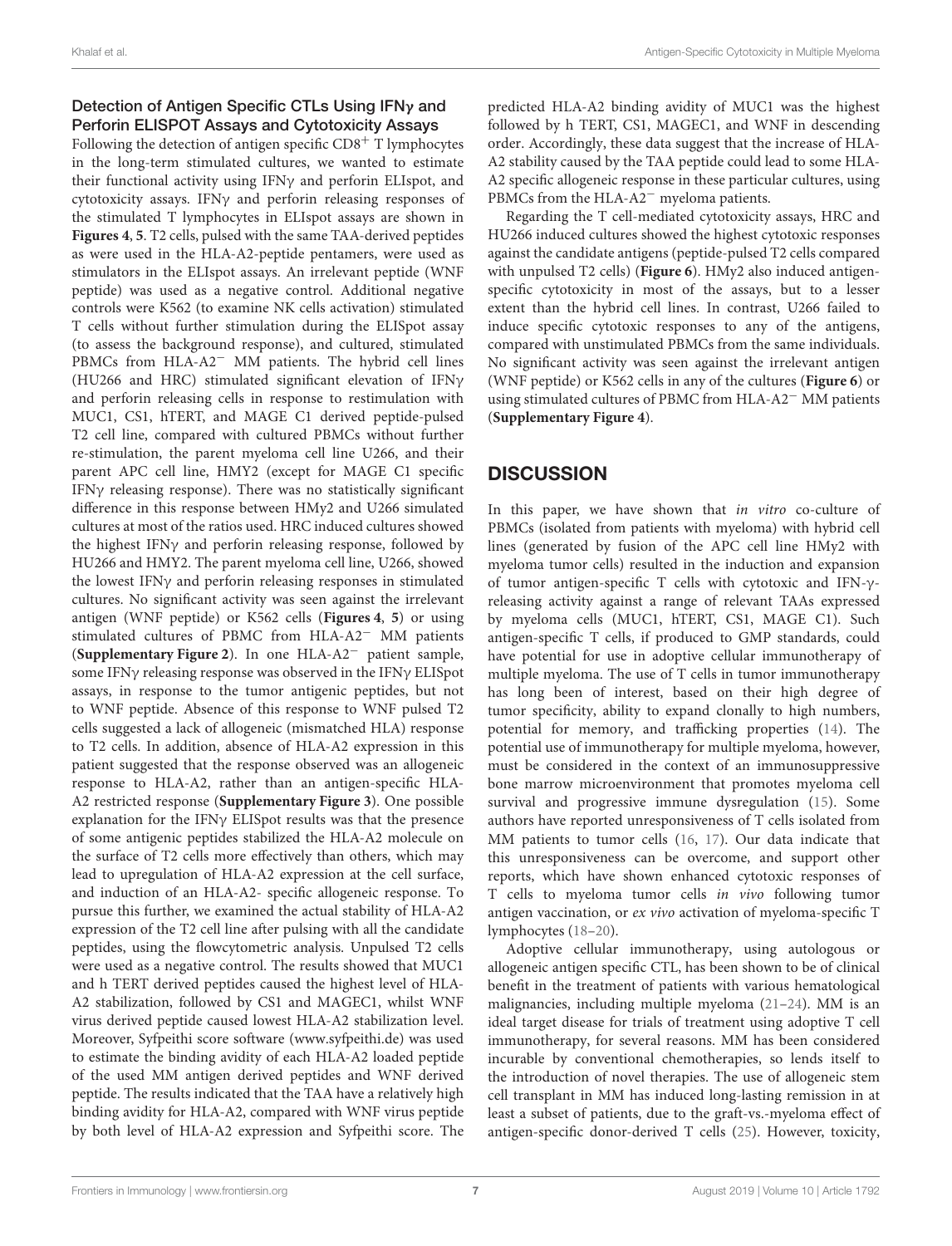

assays. K562 were used as controls to assess NK activity. The number of emerged spots (Y axis) is presented as mean value of the patients' responses ± SEM. The stimulator: responder ratios are presented on the X axis. PBMCS stimulated with the used cell lines without further stimulation in the ELISPOT assay were used as negative controls. Levels of significance difference between the level of IFN-γ release of antigen specific T cells induced by the hybrid cell lines (HRC and HU266) and the parent myeloma cell line U266 are indicated as asterisks (\*\*\* $p \le 0.001$  and \*\*\*\* $p \le 0.0001$ ).

due mainly to graft-vs.-host disease, has limited its utility (25). Allogeneic T cell infusions have been used in patients with myeloma in cases of relapse after allogeneic stem cell transplant, or in partial remission, which resulted in complete remissions in a number of patients (26–28). The use of antigen-specific T cells in adoptive immunotherapy may reduce graft-vs.-host disease and enhance anti-tumor effects, although issues with toxicity still need to be overcome (29). The feasibility of generating antigen

specific CTL to GMP standards in vitro and using them in treatment of myeloma patients has been shown (23).

APC/myeloma cell hybrids have been reported previously to induce tumor specific CTLs. Hybrid cells, prepared by fusion of autologous myeloma cells and dendritic cells, induced MHC restricted myeloma-specific cytolytic T cells, which could not be obtained by using the patients' tumor cells alone or DC alone (21). Furthermore, Rosenblatt et al. (20), using dendritic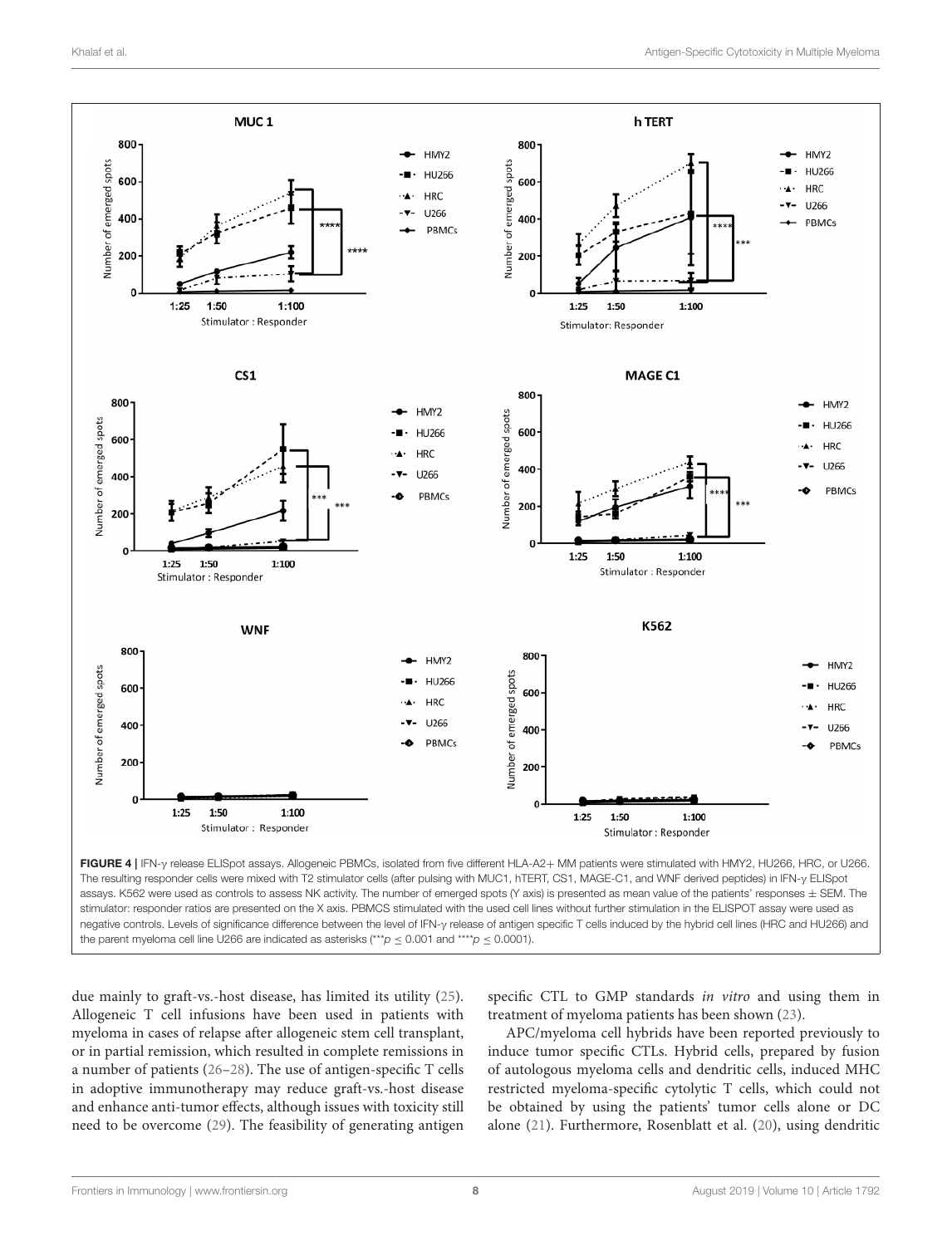

HMY2, HU266, HRC, or U266) were co-cultured with T2 stimulator cells (after pulsing with MUC1, TERT, CS1, MAGE-C1, and WNF derived peptides). K562 were used as controls to assess NK activity in perforin ELISpot assays. The number of the emerged spots (Y axis) is presented as mean value of the patients' responses  $\pm$ SEM. The stimulator to responder ratios are presented on the X axis. PBMCS stimulated with the used cell lines without further stimulation in the ELISPOT assay were used as negative controls. Levels of significance difference between the level of perforin release of antigen specific T cells induced by the hybrid cell lines (HRC and HU266) and the parent myeloma cell line U266 are indicated as asterisks (\*\**p* ≤ 0.01 and \*\*\*\**p* ≤ 0.0001).

cell/MM cell fusion vaccine following autologous stem cell transplantation, showed that vaccination resulted in expansion of MM-specific CD8+ T cells, and cytoreduction of minimal residual disease.

The hybrid cell lines used in this study were generated using an EBV B-LCL, HMy2, as APC, in fusion with myeloma cells. The resulting hybrid cell lines showed several phenotypic differences to the myeloma cell line, U266. Importantly for stimulation of T cell responses, levels of expression of MHC

class I and class II were significantly higher, and the T cell costimulatory molecules CD80 and CD86, which were not expressed by the myeloma cell line U266, were expressed on the hybrid cell lines. In addition, the hybrid cells expressed CD19, characteristic of the parent B-lymphoblastoid cells, but did not express the myeloma marker CD138. We have observed previously the dominance of lymphoblastoid cell markers in immunostimulatory hybrid cells generated with HMy2 (7).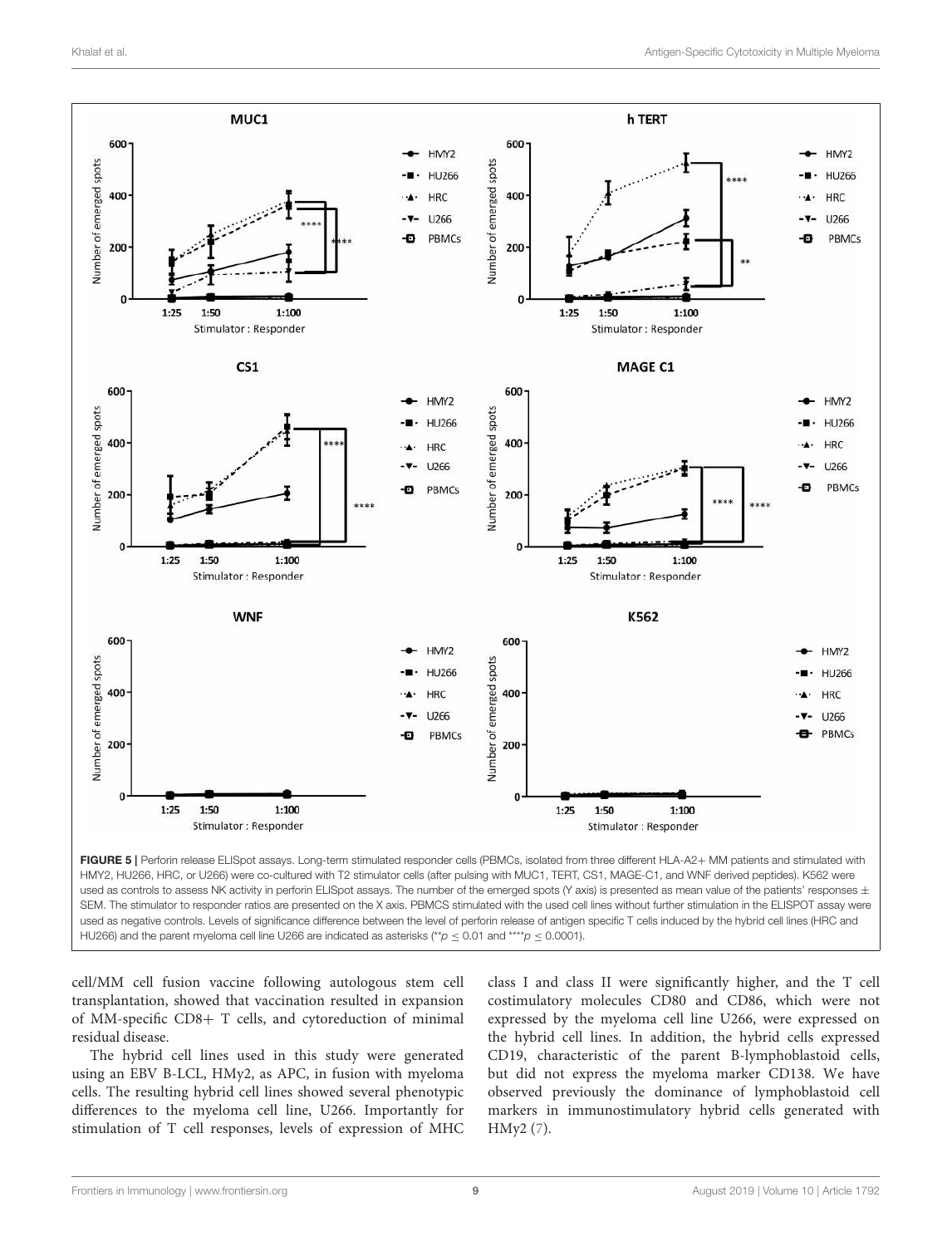

asterisks (\*\*\*\**p* ≤ 0.0001).

The generation of EBV-specific T cells upon several stimulations was ruled out in a previous experiment (6). Using similar hybrid cell lines, we have used HMy2-tumor cell hybrid for induction of PBMC from both EBV-seropositive and EBV-seronegative donors. Comparable response of lymphocyte proliferation was seen, showing that the observed stimulation was not due to presentation of EBV antigens by the hybrid cells.

For our study we selected TAAs with high prevalence in multiple myeloma, CS1, MUC1, hTERT, and MAGE C1, to assess induction of tumor-specific immune responses. These antigens are tumor specific, highly immunogenic, and potent targets for tumor immunotherapy, especially for antigen specific  $CD8<sup>+</sup>$  T cells (29-39). Our data clearly indicate that HMy2derived hybrid cell lines had the ability to induce antigen-specific CTLs in MM patient PBMCs, using HLA-A2-peptide pentamer staining, antigen-specific ELIspot and cytotoxicity assays. In contrast with the hybrid cell lines, U266 myeloma cells failed to induce antigen specific CTL populations to any of the candidate antigens, despite expressing these antigens (in some cases, at higher levels than in the hybrid cell lines). This may be due to the absence of the expression of the co-stimulatory molecules, as stimulation of T lymphocytes in absence of the secondary stimulation signals, could lead to tolerance (40), or to lack of MHC class II expression for antigen presentation to CD4+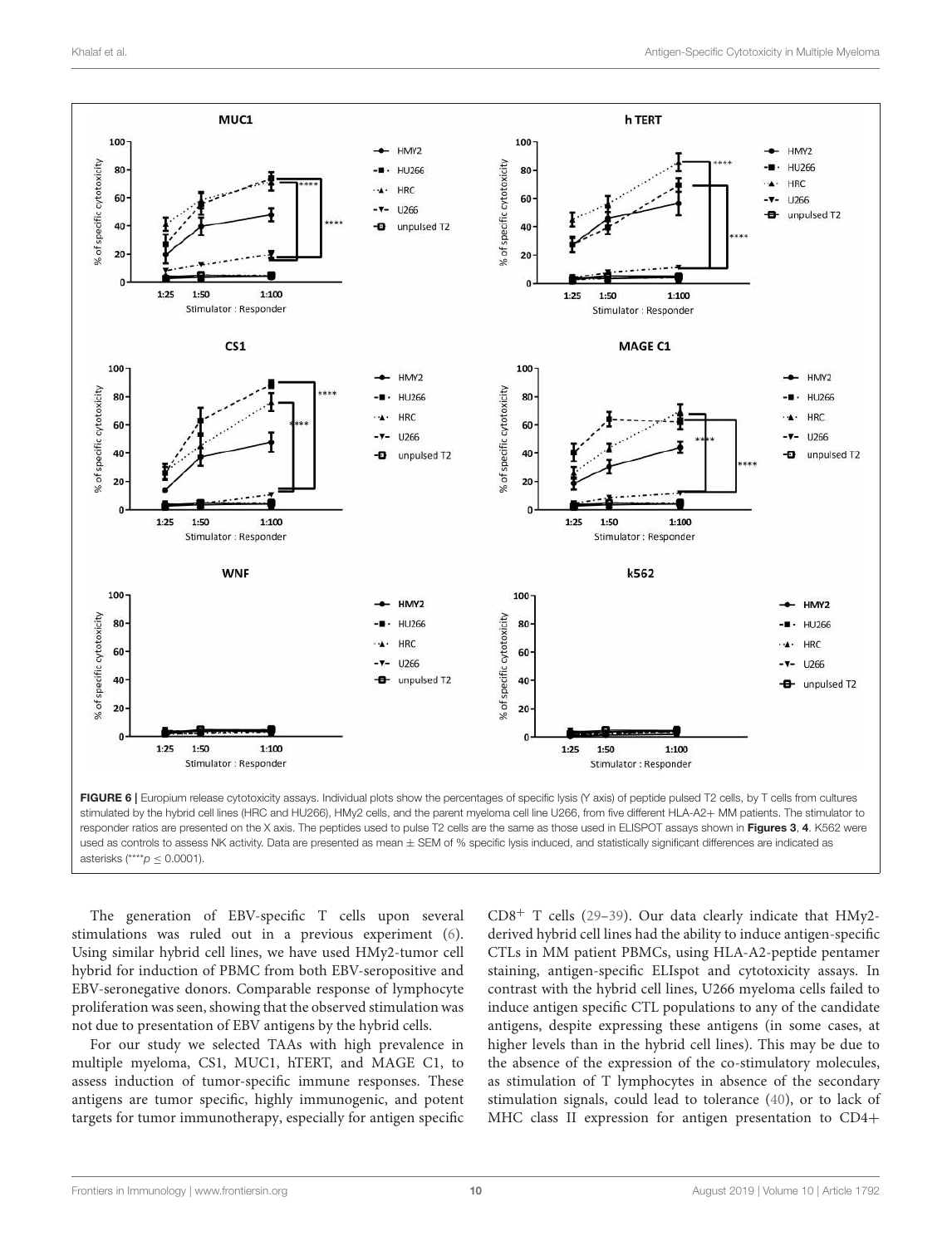(helper) T cells. The parent APC cell line, HMy2, also expressed the tumor antigens investigated in this study, but generally at lower levels than the hybrid cell lines or U266. We did not identify any TAAs relevant to myeloma that were not expressed by HMy2 cells. This may be due to the related nature of HMy2 (as immortalized B-lymphoblastoid cells) and myeloma (as fully differentiated tumor plasma cells). It is, however, possible that expression of some tumor antigens unique to myeloma cells was lost during the process of hybrid formation. Interestingly, nonfused HMy2 induced weaker T cell responses than the hybrid cell lines derived from fusion of HMy2 and myeloma cells, in spite of expressing the relevant TAAs. The use of K562, as a control, indicated absence of NK cell activity in the stimulated cultures. Furthermore, the absence of responses to an irrelevant (West Nile Fever virus) peptide confirmed that the observed responses were obtained from antigen specific T-lymphocytes. Finally, the MHCrestricted nature of the responses was demonstrated by the lack of induction of CTL in PBMC from HLA-A2<sup>−</sup> MM patients for the antigen responses used in this study. These results suggest that the hybrid cell lines could be used to induce antigen-specific T cells for use in adoptive T cell immunotherapy, after production under GMP protocols.

We have shown that B-LCL/myeloma hybrid cell lines can be used to generate allogeneic, HLA A2 restricted, tumor antigen-specific CTL responses in vitro. We have demonstrated previously that hybrid cell lines like those used in this study can also generate tumor antigen-specific CTLs in vitro in the autologous setting (11). To date, no in vivo studies have been carried out using this approach. In vivo clinical studies are necessary as a next stage to prove hybrid cell competence in cancer immunotherapy. This could be carried out in an animal model, by adoptive transfer of CTL generated in vitro to immunodeficient mice previously challenged with (human) myeloma cells (41). For use in humans, the hybrid cell lines and the T cell cultures would have to be carried out to GMP standards. One significant limitation of the current method is the need for prolonged T cell cultures for the generation of the antigen-specific T cells. Preliminary experiments have been undertaken to optimize culture conditions, and to isolate (using FACSorting of HLA-peptide-pentamer stained cells) and expand antigen-specific CTLs in vitro, to try to reduce this time period.

# **CONCLUSION**

Our study demonstrates the ability of hybrid cell lines, formed by fusion of HMy2 cells and myeloma cells, to induce antigen specific cytotoxic T cells in vitro among PBLs obtained from HLA  $A2$ <sup>+</sup> patients with multiple myeloma. The tumor antigenspecific T cells expanded, were cytotoxic and showed IFN-γreleasing activity against TAAs expressed by myeloma cells. Interestingly, some of the TAAs used, such as hTERT and MUC1, are widely expressed in various tumors, suggesting that antigen-specific CTLs stimulated by the hybrid cell lines may not be exclusive to MM. It is noteworthy that HLA-A2 is of critical importance for restriction of antigen specific cytotoxic T lymphocytes recognition in tumor immunity (42). The loss of expression of this allele from tumor cells may be explained by the escape mechanism from recognition by T cells, which suggests its significant role in tumor immunosurveillance (43). Moreover, the frequency of HLA-A2 gene expression is high among different ethnic groups (44). Consequently, HLA-A2-restricted CTL epitopes might be valuable for the immunotherapy of many diseases all over the world.

# ETHICS STATEMENT

With respect to the involvement of human participants, the study was approved by the NRES Committee East Midlands— Northampton, study number 05/Q2502/26, and the University Hospitals of Leicester NHS Trust Research and Development Directorate, study number UHL 09708. All participants gave signed, informed consent. All procedures performed in studies involving human participants were conducted in accordance with the ethical standards of the institutional and/or national research ethics committee, and as laid down in the 1964 Declaration of Helsinki and its later amendments or comparable ethical standards.

# AUTHOR'S NOTE

Parts of this paper has been published previously as part of the first author's doctoral thesis, in vitro generation of cytotoxic T cells with potential for adoptive tumor Immunotherapy, WK, Department of Infection, Immunity and Inflammation, University of Leicester, 2017 (45).

# AUTHOR CONTRIBUTIONS

WK performed the experimental analysis. MG was responsible for recruitment of patients and anonymising data. YM contributed to the interpretation of data. CS co-supervised and supported the study and co-wrote the manuscript. MB conceived the project, directed the work, and assembly of the manuscript.

# FUNDING

WK was supported by a Ph.D. studentship award from the Government of Egypt.

# ACKNOWLEDGMENTS

The authors wish to express their gratitude to the patients who participated in this study.

# SUPPLEMENTARY MATERIAL

The Supplementary Material for this article can be found online at: https://www.frontiersin.org/articles/10.3389/fimmu. 2019.01792/full#supplementary-material

Supplementary Table 1 | Patient characteristics from whom the starting material for CTL culture was obtained (time of study: 2015–2016; NBD, no paraprotein band detected in serum).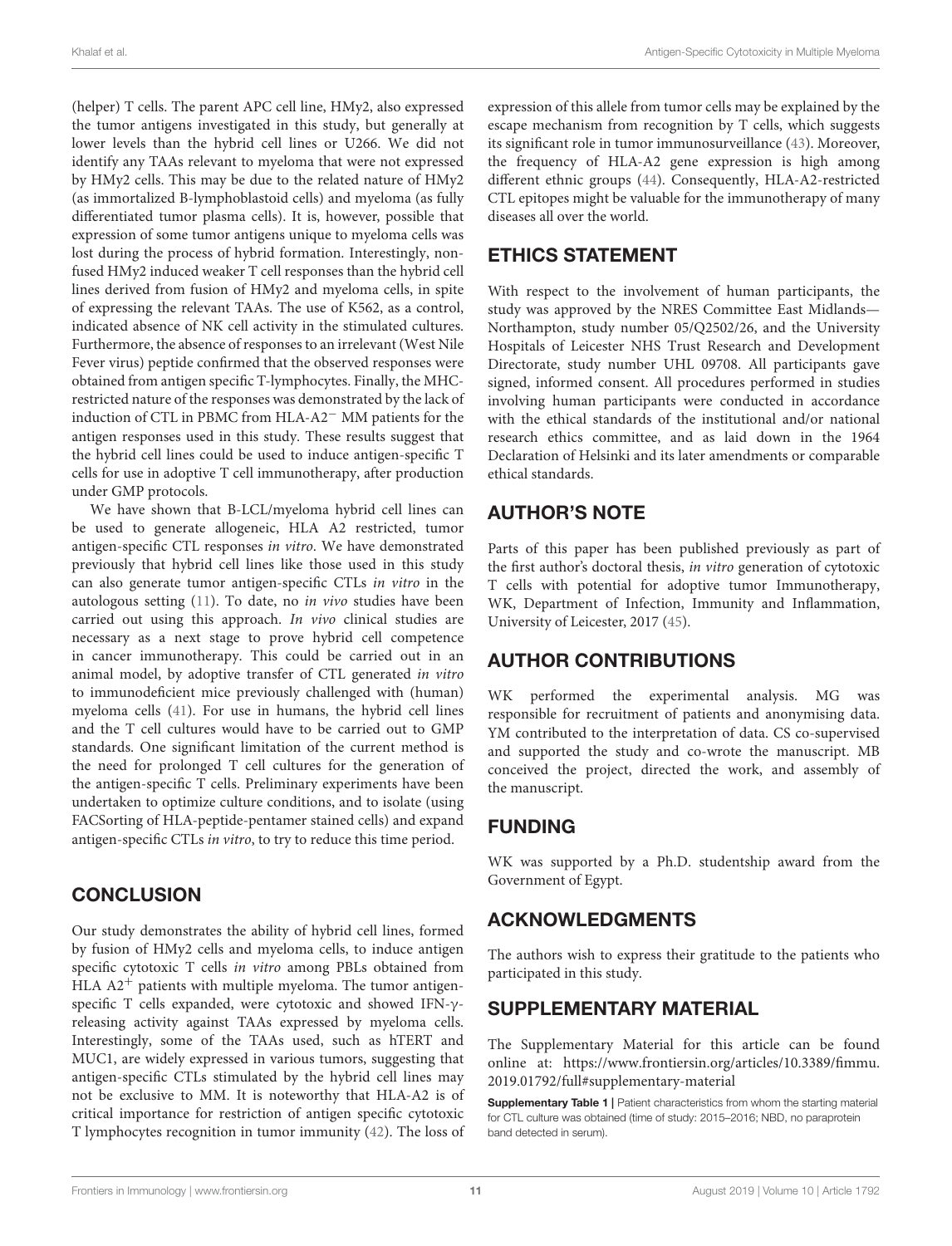Supplementary Table 2 | Numbers of PBMCs after each stimulation in a representative example of one stimulation experiment.

Supplementary Figure 1 | Percentages of positive MUC1, h TERT, CS1, MAGE-C1 and WNF HLA-A∗201 restricted, PE peptide pentamer-stained CTL clones. PBMCs isolated from four HLA A2- patients with MM were stimulated *in vitro* for 4 weeks using the hybrid cell lines HRC and HU266, or the parent cell lines HMY2 and U266 as stimulators. The cultures were stained with HLA-A2-peptide pentamers incorporating cognate peptide antigen form MUC 1, hTERT, CS1, MAGE-C1, or the irrelevant WNF peptide, followed by flowcytometric analysis. Responses of individual cell lines are shown on the X-axis. Percent of pentamer-positive cells is shown on the Y-axis. Results are presented as  $mean + SFM$ 

Supplementary Figure 2 | IFNγ ELISpot assays. Responder cells (PBMCs, isolated from three different HLA-A2- MM patients and stimulated with HMY2, HU266, HRC or U266) were mixed with T2 stimulator cells after pulsing with MUC1, h TERT, CS1, MAGE-C1 or WNF derived peptides) in IFNγ ELISpot assays. Responder:stimulator cell ratios are shown on the X-axis. Number of elicited spots is shown on the Y-axis. Data are presented as mean value of the patients' responses  $\pm$  SEM. Stimulated PBMCS in the long-term culture of the used cell lines without further stimulation were used as a negative control in each corresponding ELISpot assay of the same cell lines. (There were insufficient cells in the cultures to perform perforin Elispot assays).

# **REFERENCES**

- 1. Browning MJ. Antigen presenting cell/ tumor cell fusion vaccines for cancer immunotherapy. Hum Vaccin Immunother. (2013) 9:1545–8. doi: 10.4161/hv.24235
- 2. Koido S. Dendritic-tumor fusion cell-based cancer vaccines. Int J Mol Sci. (2016) 17:1–16. doi: 10.3390/ijms17060828
- 3. Chouaib S, Bensussan A, Termijtelen A-M, Andreeff M, Marchiol-Fournigault C, Fradelizi D, et al. Allogeneic T cell activation triggering by MHC class I antigens. J Immunol. (1988) 141:423–9.
- 4. Thorley-Lawson DA, Mann KP. Early events in Epstein-Barr virus infection provide a model for B cell activation. J Exp Med. (1985) 162:45–59. doi: 10.1084/jem.162.1.45
- 5. Gregory CD, Murray RJ, Edwards C, Rickinson A. Downregulation of cell adhesion molecules LFA-3 and ICAM-1 in Epstein-Barr virus-positive Burkitt's lymphoma underlies tumor cell escape from virus-specific T cell surveillance. J Exp Med. (1988) 167:1811–24. doi: 10.1084/jem.167.6.1811
- 6. Dunnion D, Cywinski A, Tucker V, Murray A, Rickinson A, Coulie P, et al. Human antigen-presenting cell-tumour cell hybrids stimulate strong allogeneic responses and present tumour-associated antigens to cytotoxic T cells in vitro. Immunology. (1999) 98:541–50. doi: 10.1046/j.1365-2567.1999.00912.x
- 7. Cywinski AL, Dunnion DJ, Teobald I, Tucker VC, Browning MJ. Hybrid cells formed by fusion of Epstein-Barr virus-associated B-lymphoblastoid cells and either marrow-derived or solid tumour-derived cell lines display different co-stimulatory phenotypes and abilities to activate allogeneic T-cell responses in vitro. Tissue Antigens. (2006) 68:115–26. doi: 10.1111/j.1399-0039.2006.00623.x
- 8. Walewska R, Teobald I, Dunnion D, Abdulmajed H, Aldred M, Sadler J, et al. Preclinical development of hybrid cell vaccines for multiple myeloma. Euro J Haematol. (2007) 78:11–20. doi: 10.1111/j.1600-0609.2006.00769.x
- 9. Edwards PA, Smith CM, Neville AM, O'Hare MJ. (1982). A human-human hybridoma system based on a fast-growing mutant of the ARH-77 plasma cell leukemia-derived line. Euro J Immunol. 12:641–8. doi: 10.1002/eji.18301 20804
- 10. Mohamed YS, Dunnion D, Teobald I, Walewska R, Browning MJ. In vitro evaluation of human hybrid cell lines generated by fusion of B-lymphoblastoid cells and ex vivo tumour cells as candidate vaccines for haematological malignancies. Vaccine. (2012) 30:6578–87. doi: 10.1016/j.vaccine.2012. 08.032
- 11. Mohamed YS, Dunnion D, Teobald I, Walewska R, Browning MJ. Longlived fusions of human haematological tumour cells and B-lymphoblastoid

Supplementary Figure 3 | IFNγ releasing ELISpot assay in one of HLA-A2 negative patient. There are observed increases of IFNγ releasing responses in the case of MUC1 (in all of the used ratios), h TERT (in 1:100 and 1:50), and CS1 only in 1:100 ratio (A). Flowcytometric histograms of HLA-A2 expression by the HLA-A2 negative patient (in the upper row), and one of the HLA-A2 positive patients in the lower row. The left hand histogram of each line represents the isotype control staining of this patient, and the right hand histogram represents cells stained with the HLA-A2 specific mAb BB7.2 (B). Flow cytometric analysis of the stability of HLA-A2 molecule of T2 cell line pulsed with the examined MM antigens, irrelevant WNF peptide antigen, or unpulsed T2 cell line (C). Stability of HLA-A2 pulsed with WNF, MUC1, h TERT, CS1 and MAGE-C1 using flow cytometric analysis (MFI of HLA-A2 expression on T2 pulsed peptide) and Syfpeithi score (D).

**Supplementary Figure 4 | The cytotoxic activity of the long-term stimulated** antigen specific T lymphocytes. PBMCs isolated from three different HLA-A2- MM patients, were stimulated *in vitro* as above, and directed against T2 cell line pulsed with the relevant HLA-A2 restricted TAA-derived peptides of MUC1, h TERT, CS1 and MAGE-C1, or an irrelevant antigen peptide (WNF virus). K562 cells were used as NK activity controls. Responder:stimulator cell ratios are shown on the X-axis. Percent specific cytolysis is shown on the Y-axis. Data are presented as mean  $\pm$ SEM of % specific lysis. No statistically significant responses were seen in any of the assays compared with negative controls.

cells induce tumour antigen-specific cytotoxic T-cell responses in vitro. Immunobiology. (2012) 217:719–29. doi: 10.1016/j.imbio.2011.12.001

- 12. Hosken NA, Bevan MJ. Defective presentation of endogenous antigen by a cell line expressing class I molecules. Science. (1990) 248:367–70. doi: 10.1126/science.2326647
- 13. Nishimura M, Mitsunaga S, Akaza T, Mitomi Y, Tadokoro K, Juji T. Protection against natural killer cells by interferon-gamma treatment of K562 cells cannot be explained by augmented major histocompatibility complex class I expression. Immunology. (1994) 83:75–80.
- 14. Perica K, Varela JC, Oelke M, Schneck J. Adoptive T cell immunotherapy for cancer. Rambam Maimonides Med J. (2015) 6:e0004. doi: 10.5041/RMMJ.10179
- 15. Chung C. Role of immunotherapy in tergeting the bone marrow microenvironment in multiple myeloma:an evolving therapeutic strategy. Pharmacotherapy. (2017) 37:129–143. doi: 10.1002/phar.1871
- 16. Pratt G, Goodyear O, Moss P. Immunodeficiency and immunotherapy in multiple myeloma. Br J Haematol. (2007) 138:563–79. doi: 10.1111/j.1365-2141.2007.06705.x
- 17. Witzens-Harig M, Hose D, Jünger S, Pfirschke C, Khandelwal N, Umansky L, et al. Tumor cells in multiple myeloma patients inhibit myeloma-reactive T cells through carcinoembryonic antigen-related cell adhesion molecule-6. Blood. (2013) 121:4493–503. doi: 10.1182/blood-2012-05-429415
- 18. Dhodapkar MV, Krasovsky J, Olson K. T cells from the tumor microenvironment of patients with progressive myeloma can generate strong, tumor-specific cytolytic responses to autologous, tumorloaded dendritic cells. Proc Natl Acad Sci USA. (2002) 99:13009–13. doi: 10.1073/pnas.202491499
- 19. Hayashi T, Hideshima T, Akiyama M, Raje N, Richardson P, Chauhan D, et al. Ex vivo induction of multiple myeloma-specific cytotoxic T lymphocytes. Blood. (2003) 102:1435–42. doi: 10.1182/blood-2002-09-2828
- 20. Rosenblatt J, Avivi I, Vasir B, Uhl L, Munshi NC, Katz T, et al. Vaccination with dendritic cell/tumor fusions following autologous stem cell transplant induces immunologic and clinical responses in multiple myeloma patients. Clin Cancer Res. (2013) 19:3640–8. doi: 10.1158/1078-0432.CCR-13-0282
- 21. Raje N, Hideshima T, Davies FE, Chauhan D, Treon SP, Young G, et al. Tumour cell/dendritic cell fusions as a vaccination strategy for multiple myeloma. Br J Haematol. (2004) 125:343–52. doi: 10.1111/j.1365-2141.2004.04929.x
- 22. Rapoport AP, Stadtmauer EA, Aqui N, Badros A, Cotte J, Chrisley L, et al. Restoration of immunity in lymphopenic individuals with cancer by vaccination and adoptive T-cell transfer. Nat Med. (2005) 11:1230–7. doi: 10.1038/nm1310